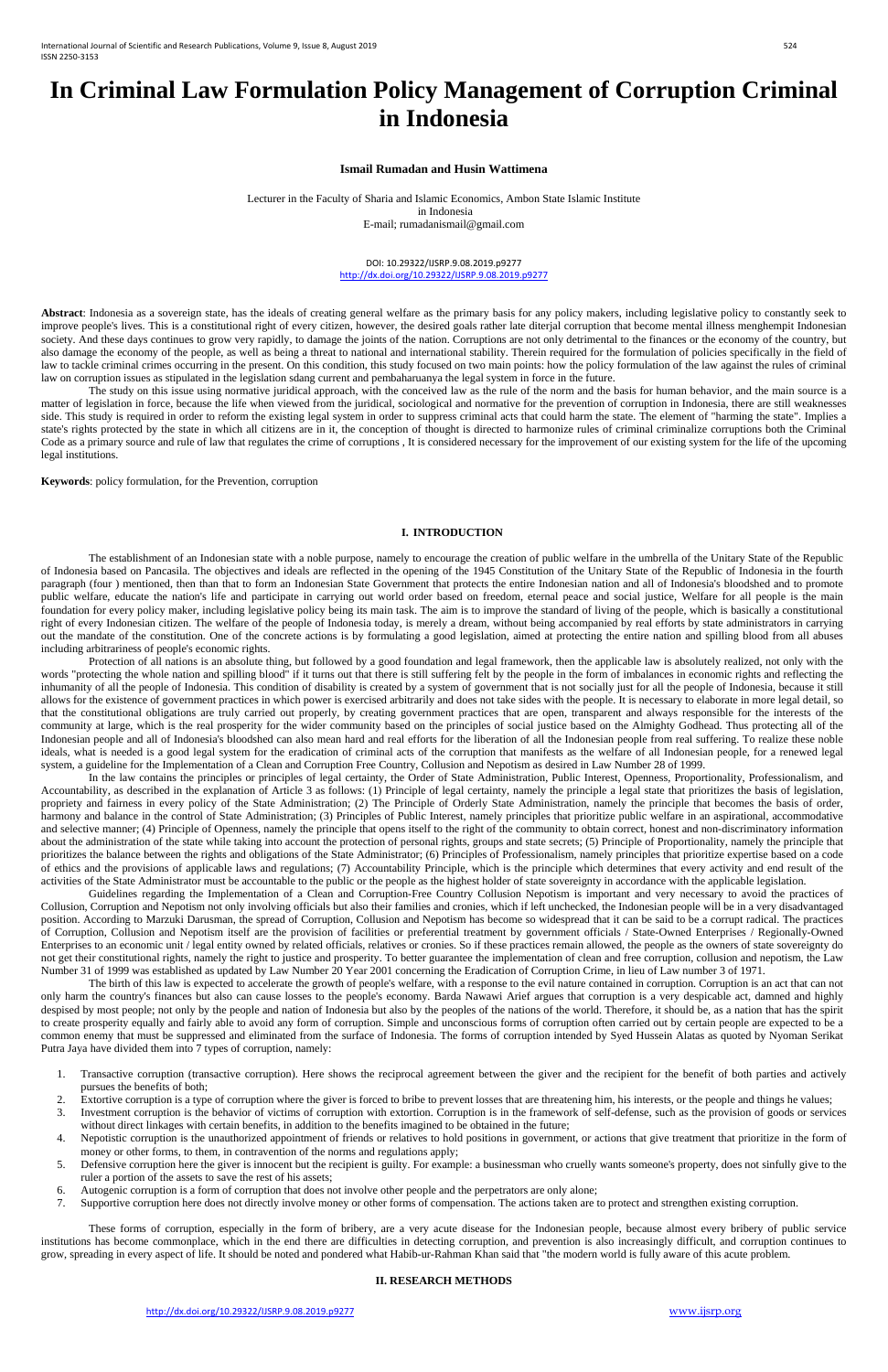The method used in this study is empirical juridical research with the nature of descriptive research that uses primary and secondary data sources with library research techniques using primary legal materials, secondary legal materials and tertiary legal materials. Primary legal material is legal material whose contents are related to government regulations or other institutions that have authority. Secondary legal sources are materials in the form of books and other printed materials, as well as software, which are the needs of this research.

### **III. RESULTS AND DISCUSSION**

#### **A. legislative policy for the Eradication of Corruption Crimes**

The development of corruption in Indonesia is still high, while the eradication is still very slow, Romli Atmasasmita stated that corruption is also related to power because with that power the authorities can abuse their power for their personal, family and crony interests. Agreeing with Romli Atmasasmita, Nyoman Serikat Putra Jaya explained that it must be acknowledged, currently Indonesia in accordance with the results of research conducted by Transparency International and Political and Economic Risk Consultancy based in Hong Kong, always occupies a vulnerable position as far as corruption is concerned. It is recognized that corruption in Indonesia has been systemic and endemic so that it not only harms state finances, but also violates the social and economic rights of the community at large. Further said by Nyoman Serikat Putra Jaya, corruption in Indonesia has seeped into all aspects of life, to all sectors and all levels, both at the central and regional levels, the cause of which is that corruption has been allowed to take place decades ago without adequate action taken from legal eye. So it seems clear, both expert opinions directly or indirectly that corruption cannot indeed be released from power. Robert Klitgaard by basing Webster's Third New International Dictionary states that corruption is an invitation (from a political official) with undue considerations (such as bribery) to commit violations.

Evi Hartanti emphasized that, corruption is a symptom in which officials, state agencies misuse authority with bribery, forgery, and other irregularities. Here is illustrated the opportunity and closeness of corruption with a position in the government. Because corruption is very much related to power, corruption can cause a very detrimental effect on the people. Robert Klitgaard details a number of things caused by corruption including:

This condition seems to be very in line with the spirit of lawmaking, namely through legislative policy by stipulating law number 31 of 1999 as amended by law number 20 of 2001 concerning the Eradication of Criminal Acts of Corruption in which materiel. This is as formulated in a general explanation which confirms that in order to reach various modus operandi of state finance deviations or increasingly sophisticated and complex state economies, the criminal acts regulated in this law are formulated in such a way that includes actions that enrich themselves or other people or a corporation "against the law" in formal and material terms. With this formulation, understanding against the law in criminal acts of corruption can also include despicable acts which, according to the feeling of justice, must be prosecuted. In addition to basing on unlawful nature, law Number 31 of 1999 as amended by Law Number 20 of 2001 concerning Corruption Crime also formulates acts of corruption as Formil offenses, namely offenses whose formulation is emphasized on prohibited acts . The formulation of the formal offense can be seen in the word "can" before the phrase harms state finances or the economy of the country, this shows that the existence of a criminal act of corruption is sufficient to fulfill the elements of action which are formulated not with the emergence of consequences. So corruption does not always wait for an effect, but as long as there is a potential for the state to be harmed by actions that are against the law, it can be said that there is a criminal act of corruption.

- 1. Bribery causes funds for the construction of low-cost housing to fall into the hands of the unauthorized.
- 2. The Commission for those responsible for the procurement of goods and services for the regional government means that the contract falls into the hands of a company that does not meet the requirements.
- 3. The police often because they have been bribed pretend not to know if there is a crime that should be investigated.
- 4. Local government employees use community facilities for personal gain.
- 5. To obtain permits and licenses, residents must give facilitation payments to officers and sometimes even have to give bribes so that the permit or license can be issued.
- 6. By giving bribes, citizens can do whatever they want to violate the rules of work safety, health regulations, or other regulations that pose a danger to the rest of the community.
- 7. Local government services are provided only if residents have paid an additional amount of money outside the official fee.
- 8. Decisions regarding land use in cities are often influenced by corruption.
- 9. Tax officers extort citizens, or more conspire with taxpayers, provide tax breaks to taxpayers in exchange for bribes.

This is suspected as a culture that grows due to the mental state officials who are not good. The condition is certainly not without reason, because according to Koentjoroningrat, one of the mental characteristics of Indonesian people is the attitude to achieve goals as soon as possible, without much willingness to try step by one step It is this mental attitude which then encourages state administrators or precisely law enforcement to carry out non-commendable actions, namely bribery. This definition shows that corruption as an evil behavior is not a culture, it can even be said that corruption is essentially an anti-cultural act (anti good habits that should be behavior that can be inherited from generation to generation). As a crime, in essence corruption is produced from a learning process, according to Sutherland, through his famous theory, namely the theory of differential association which confirms that a crime (including corruption or in the language White collar Crime) is a crime obtained by studying, with propositions:

The affirmation of the formal offense is also reflected in Article 4, which affirms the return of state financial losses or the state's economy does not eliminate the criminal perpetrators of criminal acts as referred to in Article 2 and Article 3. However, the awareness of the importance of violating the material law must fail through the Constitutional Court ruling Number 003 / PUU / 2006, which states that the unlawful nature of the material contradicts Article 28D paragraph (1) of the 1945 Constitution of the Republic of Indonesia, so that the material against the material law is considered not to have binding legal force. In addition to the issue of the Constitutional Court's ruling, the formulation of criminal acts of corruption is still partial and spread in several laws, while the imposition of sanctions such as the death penalty is only aimed at certain circumstances. With the aforementioned problems, it is necessary to consider the formulation of criminal law policies in the context of overcoming corruption.

#### **B. The Need for Penal Policy to Prevent Corruption Crime**

As a crime that endangers social life, corruption is always associated with the culture or social conditions of the community. According to Robert Klitgaard, the main cause of corruption is the giving of gifts which are already customs. Along with this opinion, Umi Kulsum argues that the crime of corruption in Indonesia is an act that has taken root in various aspects of human life, so that it seems as if it is considered a culture. The term prize which later developed into bribery (as if it were cultured) is a very dangerous thing for further corruption development, so then there is an adage "if a person is suspected of corruption and then examined by law enforcement, the law enforcer has started corruption when the examination is carried out, because on the inspection there was a bribe against the examiner.

- a. Crime behavior is negatively learned behavior which means that this behavior is not inherited).
- b. Crime behavior is learned in interaction with others in a communication process. communication can mainly be verbal or use sign language).
- c. The most important part of the process of studying this crime behavior occurs in intimate personal groups. Negatively, this means that communication is not personal, relatively does not have an important role in terms of the occurrence of crime).
- d. If crime behavior is learned, what is learned includes (a) the technique of committing a crime, (b) certain motives, impulses, justification reasons including attitudes).
- e. The motives and encouragement are learned through the definitions of legal regulations. In a society, sometimes someone is surrounded by people who simultaneously see what is regulated in a legal regulation as something that needs to be considered and obeyed, but sometimes he is surrounded by people who see the rule of law as something that gives an opportunity to commit crime).
- f. a person becomes a delinquent because of access to thought patterns that see the rule of law more as an opportunity for crime to be committed than those who see the law
- as something that must be considered and obeyed).
- g. Differential Association varies in terms of frequency, time period, priority, and incensity).
- h. the process of studying the behavior of crimes obtained through relations with patterns of crime and anti-crime involving all the mechanisms that normally occur in each learning process in general).
- i. Meanwhile crime behavior is a statement of general needs and values, but this is not explained by the general needs and values, because non-crime behavior is also a statement of the same needs and values)

Further developments, corruption is not only a crime that can be committed by the White collar Crime but also by professionals, which according to Muladi, includes accountants, engineers, legal counsel, doctors and so on and this criminal category always involves his expertise in action, both in form of intentional, negligence, dolus eventualis (a kind of recklesness), or in the form of disciplinary violations. Furthermore, according to him, this crime is very interesting because several dimensions of thought are as follows: (1) perpetrators of crime are members of legitimate professional organizations. (2) by other members of the organization, their actions are considered beyond the pale and unacceptable forms of behavior. (3) however, their actions are often carried out conspiring with other professions. (4) perpetrators always consider themselves (self concepts) not criminals, because they carry out services to legitimate and commendable public interests. (5) crimes committed are usually difficult to detect or if prosecution can be detected it requires proof that is not easy in addition to its nature as an ambulance case. (6) often members of other professional organizations in certain cases are ambivalent.

To ward off corruption crimes as a crime that is dangerous for social life, a culture change is needed, however, cultural change is a very big change and not an easy job, even according to Satjipto Rahardjo these changes require careful study and research. These changes can also be made through a restructuring of the criminal law system which regulates corruption, which is expected to be able to influence the attitude of the Indonesian people without exception.

Changes in culture through structuring the law by Soerjono Soekanto are referred to as social engineering or social planing, namely ways to influence the community with a regular and planned system. Social engineering is closely related to the function of law, according to D. Schaffmeister that the law has a creation function if the legal norms deviate from social norms and thus humans will behave differently than before. To create social change through structuring the legal system, good social engineering is needed, where the law to be used must truly reflect protection against the public interest. As an illustration, this is why efforts are needed through reasoning policy. According to Marc Ancel, reasoning policy is a science that has a practical purpose to enable positive legal regulations to be better formulated and to provide guidance not only to legislators, but also to courts that apply laws and also to administrators or implementers of decisions. court.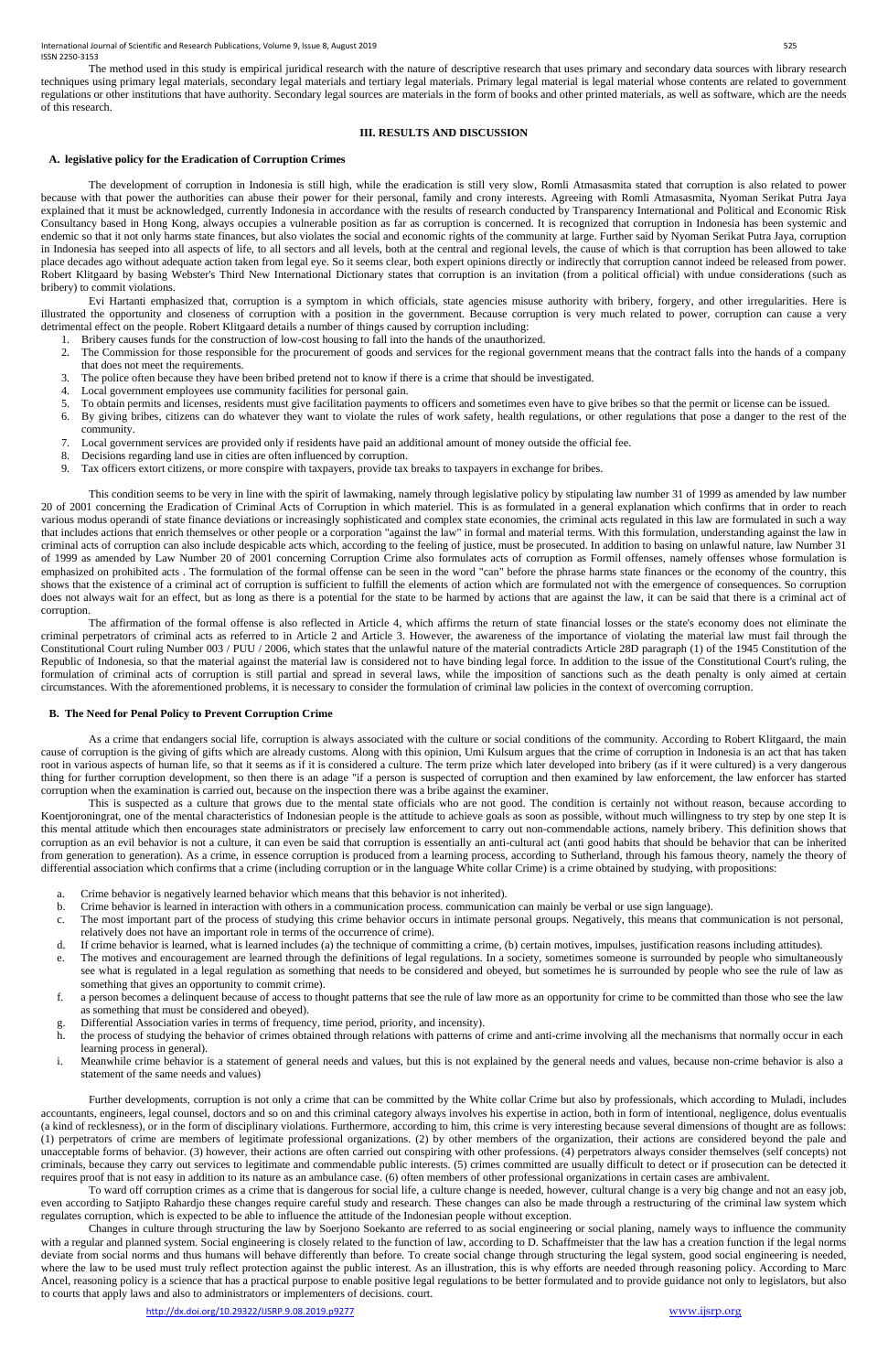This definition is very identical with the meaning of "straf rechts politiek" defined by A. Mulder as a policy line to determine: a). how far the applicable criminal provisions need to be changed or renewed; b). what can be done to prevent criminal acts. In line with the opinion of A. Mulder, Sudarto formulated the politics of law as an attempt to realize the rules that are good in accordance with the situation and situation at a time. Barda Nawawi Arief also emphasized that, studying criminal law policies basically studies the problem of how best criminal law should be created, structured and used to regulate / control human behavior, especially to combat crime in order to protect and prosper society.

- the use of criminal law must pay attention to the objectives of national development, namely to create a just and materially and spiritually prosperous just society based on Pancasila; In connection with this, (the use of) criminal law aims to combat crime and impose a counter-action on the remedy itself, for the welfare and protection of the community
- b. actions that are attempted to be prevented or dealt with with criminal law must be "undesirable actions", namely actions that bring harm (material and or spiritual) to citizens;
- c. the use of criminal law must also take into account the principle of "costs and results";
- d. the use of criminal law must also pay attention to the capacity and capability of the work force of law enforcement agencies, namely that there should be no oversight of duties.

In connection with changes or legal reforms aimed at the welfare of the community, it is inseparable from efforts to criminalize, namely the process of determining a person's actions as an act that can be punished. This process ends with the formation of a law in which the act is threatened with a sanction in the form of criminal. According to Sudarto, the criminalization must have criteria:

Good legal arrangement through reasoning policy or legal politics by taking into account the criteria for criminalizing as described above, it is hoped that social inequality will no longer occur. According to Indriyanto Seno Adji, that the quality and typology of crime is increasing in a country due to economic development and development Of course this increase in development is also a development that is not well planned so as to cause social inequality. These social inequalities then give birth to social injustices felt by society in general and ultimately give birth to crime. In order for social order to run in accordance with the foundation of social justice, it is necessary to have changes to the formulation of criminal acts concerning corruption as stipulated in Law No. 31 of 1999 jo. Law 20 of 2001 insofar as it meets the needs of the community and aims to create public welfare or public welfare. In essence, public welfare will be easily achieved if corrupt behaviors can be prevented through better legal arrangements.

In line with what Sudarto said, according to Bassiouni, the decision to criminalize and decriminalize must be based on certain policy factors that consider various factors, including: 1) the balance of the facilities used in relation to the results to be achieved; 2) cost analysis of the results obtained in conjunction with the objectives sought; 3) assessment or assessment of the objectives sought in relation to other priorities in allocating human resources; 4) the social influence of criminalization and decriminalization related to (in terms of) secondary effects.

Thus, the ultimate goal of legal renewal is to tackle crime and public welfare, for which the placement of public interests or community interests must be a top priority, with reasoning policy there will be "legal smoothing" which according to Scholten legal refinement aims to use provisions that are public more precisely and fairly. Moreover, the issue of corruption greatly affects the economic interests of the community, so justice is something that must be realized in the interests of the public or the public. In line with this, Baharudin Lopa states that preventing collusion and corruption is not so difficult, if we consciously place public interest above personal and group interests.

# **C. Policy on Criminal Law Formulation in the current Corruption Crime Response**

1. Formulation of criminal acts of corruption and its scope based on the Indonesian Corruption Eradication Act

The policy on the formulation of criminal law for efforts to tackle the current criminal acts of corruption has actually experienced various changes in which the changes were made in view of the rapid development of corruption. In fact, according to some criminal or criminology experts or lawyers as previously explained, corruption is described as a disease which in its development not only damages or harms the country's finances and economy, but has exceeded those limits which are detrimental to the people's economy.

The development of corruption, especially in the scope of abuse of power and bribery, has mastered every aspect of people's lives, which in the end each society is faced with difficulties when dealing with state officials who should be able to serve every need of the community without having to pay to these officials. Such conditions then lead to legal policies regarding the corruption of developments in the direction of criminalization and decriminalization. Changes in criminal law policy for the prevention of criminal acts of corruption, thus developing rapidly in accordance with the needs of the community aimed at improving social welfare, are illustrated in the consideration of several laws regarding the eradication of criminal acts of corruption, for example as follows:

- 1. Consideration of Law Number 3 of 1971: a) that acts of corruption are very detrimental to the financial / economic state and hamper national development; b) that Law No. 24 Prp. In 1960 concerning Investigation, Prosecution and Corruption Criminal Investigations related to the development of the community was insufficient to be able to achieve the expected results, and therefore the law needed to be replaced.
- 2. Consideration of Law Number 31 of 1999: a) that criminal acts of corruption are very detrimental to the State's or the country's economy and hamper national development, so that it must be eradicated in order to realize a just and prosperous society based on Pancasila and the 1945 Constitution; b) that the consequences of criminal acts of corruption that have occurred so far in addition to harming the state's finances or the country's economy, also hamper the growth and sustainability of national development that demands high efficiency; c) that Law Number 3 of 1971 concerning the Eradication of Corruption has no longer been in line with the development of legal needs in the community, because it needs to be replaced with the new Law on the Eradication of Corruption, so that it is expected to be more effective in preventing and eradicating criminal acts corruption.
- 3. Consider Law No. 20 of 2001: a) that corruption that has been widespread has not only been detrimental to state finances, but has also been a violation of the social and economic rights of the community at large, resulting in corruption it needs to be classified as a crime whose eradication must be done extraordinarily; b) that in order to better guarantee legal certainty, avoid the diversity of legal interpretations and provide protection for the social and economic rights of the community, as well as fair treatment in combating corruption, it is necessary to amend Law Number 31 of 1999 concerning Eradication of Criminal Acts Corruption; c) that based on the considerations as referred to in letter a and letter b, it is necessary to establish a Law concerning Amendments to Law Number 31 of 1999 concerning Eradication of Corruption Crimes. The consideration of the need for the formulation of criminal acts of corruption, as expressed in the considerations in the above legislation, shows the existence of concerns over criminal acts of corruption that have harmed state finances and hampered national development. then changes in the formulated corruption can be seen from the formulation of criminal acts of corruption in Article 1 paragraph (1)
- 4. Law Number 3 of 1971 as follows: a) the person who is against the law commits an act of enriching himself or another person, or an Agency, which directly or indirectly harms the state's finance and or the country's economy, or is known or it should be suspected by him that the act is detrimental to the state's finances or the country's economy; b) whoever has the purpose of benefiting himself or another person or an Agency, who misuses the authority, opportunity or means thereof because of his position or position, which can directly or indirectly be detrimental to the country's finances or the country's economy.

The formulation of corruption in Law No. 3 of 1971 laid corruption as material offenses. The consequence of this formulation is that corruption must be proven in advance whether it has harmed the country's finances or not. The formulation with this model resulted in the ineffectiveness of the handling of criminal acts of corruption, especially those carried out by state officials. The ineffectiveness of eradicating corruption was based on the formulation of material offenses, then gave birth to a new corruption eradication policy by formulating corruption as a formal offense. The principle of forming a law for the eradication of criminal acts of corruption also seems to be encouraged by the movement of criminal acts of corruption which not only harm the country's finances or economy but have damaged social rights and economic rights of the people. this condition then changed the criminal law policy, in which the criminal acts of corruption which were originally formulated based on material offenses were changed to formal offenses. This can be seen in Article 2 and Article 3 of Law Number 31 of 1999 jo. Law Number 20 of 2001 concerning the Eradication of Corruption Crime acts as follows: Article 2 paragraph (1): Every person who violently violates an act enriches himself or another person or a corporation that can harm the state's finance or the country's economy. Article 3 Any person who aims to benefit himself or another person or a corporation, misuses the authority, opportunity or means available to him because of a position or position that can harm the state's finance or the country's economy. Both formulations place corruption as formal offenses, where acts of corruption remain punished even if there is no loss to the country's finances or economy. This is in accordance with the explanation of Article 2 paragraph (1) of Law No. 31 of 1999 that the word "can" before the phrase "detrimental to the financial and / or economic state shows that criminal acts of corruption are formal offenses, namely the existence of criminal acts of corruption sufficiently fulfilled the elements of action which have been formulated not with the emergence of consequences. Corruption acts as formulated in Law Number 31 Year 1999 jo, Law Number 20 Year 2001, there are several scope of corruption, and according to Hendarman Supandji the scope is divided into 5 (five) groups, namely: 1). offense relating to losses of state finances. 2). Delegation groups related to bribery and gratuity. 3) Delegation groups related to embezzlement in office, 4). Delegation groups associated with extortion in office, 5). Delegation groups related to chartering, suppliers and partners. In detail, these groups can be seen in Law Number 31 of 1999 in conjunction with Law Number 20 of 2001 of 2001 concerning Eradication of Corruption Crime, as follows:

1. Groups of offenses in the event of loss of State finances, This group is as confirmed in Articles 2 and 3 (as described above).

2. Delegation groups related to bribery and gratuity.

Included in this group are as outlined in: Article 5 paragraph (1) letter a) give or promising something to civil servants or state administrators with the intention that the civil servants or organizers of the state do or do not do something in their positions, contrary to their obligations, b) give something to public servants or state administrators because or relating to something that is contrary to obligations, carried out or not done in his position.

Based on Article 5 (paragraph 2) For civil servants or state administrators who receive gifts or promises as referred to in paragraph (1) letter a or letter b, Article 6 paragraph (1); a), giving or promising something to the judge with the intention of influencing the case decision handed over to him to be tried; or b). give or promise something to someone who, according to the provisions of legislation, is determined to be an advocate to attend a court hearing with the intention of influencing the advice or opinion to be given in connection with a case submitted to the court for trial. Article 6 paragraph (2) For the judge who receives the gift or promise as referred to in paragraph (1) letter a or the lawyer who receives the gift or promise as referred to in paragraph (1) letter b, shall be punished with the same criminal offense as referred to in paragraph (1)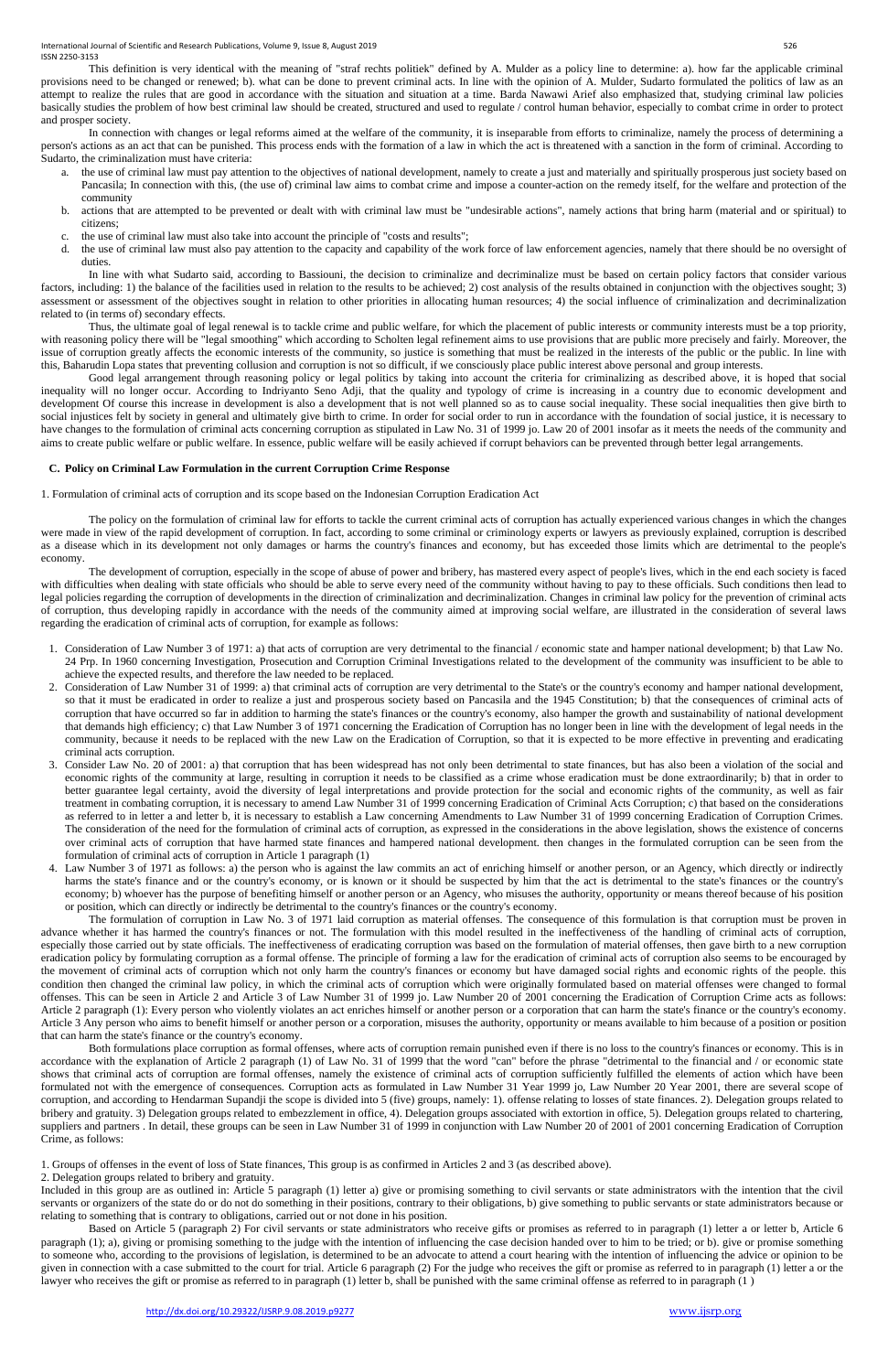Article 11 A state employee or state official who receives a gift or promise even though it is known or reasonably suspected, that the gift or promise is given because of the power or authority related to his position, or in the mind of the person giving the gift or promise is related to his position. Article 12 civil servants or state administrators who receive gifts or promises, even though it is known or reasonably suspected that these gifts or promises are given to mobilize to do or not do something in their position, which is contrary to their obligations; a) a civil servant or state administrator who receives a prize even though it is known or reasonably suspected that the gift is given as a result or caused by having done or did not do something in his position that is contrary to his obligations; b) a judge who receives a gift or promise, even though it is known or reasonably suspected that the gift or promise is given to influence the case decision handed over to him for trial; c) someone who according to the provisions of the legislation is determined to be an advocate to attend a court hearing, receive a gift or promise, even though it is known or reasonably suspected that the gift or promise to influence the advice or opinion to be given, in connection with the case submitted to the court for tried.

Article 12 B Every gratuity to a civil servant or state organizer is considered as giving a bribe, if it relates to his position and which is contrary to his obligations or duties. Article 13 Every person who gives gifts or promises to civil servants bearing in mind the power or authority attached to his position or position, or the giver of the gift or promise is deemed to be attached to the position or position.

#### 3. The offense group associated with embezzlement in office

The offense in the scope of embezzlement in office is formulated in the following articles: Article 8 civil servants or persons other than civil servants who are assigned to run a public office continuously or for a while, deliberately embezzling money or securities held for their position, or allowing money or securities are taken or darkened by other people, or help in carrying out these actions. Article 9 Civil servants or persons other than civil servants who are given the task of running a public office continuously or for a while, deliberately falsifying books or lists specifically for administrative examinations. Article 10, civil servants or persons other than civil servants who are given the task of running a public office continuously or for a while, intentionally: a) embezzling, destroying, damaging or making usable goods, deeds, letters, or lists that are used to convince or prove before an authorized official, who is controlled because of his position; or b) allowing other people to eliminate, destroy, damage or make use of these items, deeds, letters or lists; or, c) help other people eliminate, destroy, damage or make use of these items, deeds, letters or lists.

# 4. Delict groups related to acts of extortion in office

Extortion in the position as referred to in the law on corruption, is formulated in the following article: Article 12, a) Civil servants or state administrators with the intention of benefiting themselves or others against the law, or by abusing their power forcing someone to give something, pay, or accept payment by piece, or to do something for himself; b) civil servants or state administrators who at the time carry out their duties, request, receive, or deduct payments to other civil servants or state administrators or to the general cash, as if the public servants or other state administrators or the general cash have debts to them, even though it is known that this is not a debt; c) civil servants or state administrators who, when carrying out their duties, ask for or accept jobs, or hand over goods, as if they were a debt to themselves, even though it is known that this is not a debt;

#### 5. Delict groups related to chartering, suppliers and partners

Regarding criminal acts of corruption relating to chartering, suppliers and partners, formulated in Article 7 and Article 12, which confirms that: Article 7, a). contractor, a building expert who at the time of building, or a building material seller who, at the time of submitting building materials, commits fraudulent acts that could endanger the security of people or goods, or the safety of the state in a state of war; b) every person in charge of supervising the construction or surrender of building materials, intentionally allows fraudulent acts as referred to in letter a; c) any person who at the time of delivering goods for the needs of the Indonesian National Army and / or the National Police of the Republic of Indonesia commits fraudulent acts that could endanger the safety of the state in a state of war; or d) everyone who is in charge of supervising the supply of goods for the Indonesian National Army and or the National Police of the Republic of Indonesia deliberately allows fraudulent acts as referred to in letter c. Article 7 paragraph (2) For people who receive the surrender of building materials or people who receive the delivery of goods for the Indonesian Armed Forces and or the National Police of the Republic of Indonesia and allow fraudulent acts as referred to in paragraph (1) letter a or c, be punished with criminal offenses the same as referred to in paragraph (1). Article 12 civil servants or state administrators who, at the time of carrying out their duties, have used state land on which they have the right to use, as if in accordance with laws and regulations, have disadvantaged the rightful person, even though he knows that the act is contrary to the laws and regulations; or a) civil servants or state administrators, directly or indirectly, deliberately participate in chartering, procurement, or leasing, which at the time of the act, for all or part of them is assigned to manage or supervise it. In more detail, Barda Nawawi Arief details the scope of the criminal acts of corruption as follows:

which is worth less than Rp. 5,000,000.00 (five million rupiahs), shall be sentenced to a maximum of 3 (three) years of imprisonment and a fine of a maximum of Rp. 50,000,000 (fifty million rupiahs). 2) Article 12 B (gratuities) :( 1) Gratification to a Civil Servant / State Operator is considered giving a bribe, if: related to his position, and contrary to his obligations / duties with the following provisions: a. the value is Rp. 10,000,000.00 (ten million rupiahs) or more where proof (as not a bribe) is with the recipient (defendant); b. the value is less than 10,000,000.00 (ten million rupiahs), then proof (as a bribe) in the public prosecutor.

- 1. Law Number 3 of 1971: Article 1: (1) a), Whoever: is against the law; enrich yourself, others, or a body; which directly or indirectly harms the country's finances and or economy; or it is known or deserved to be suspected by him that the act is detrimental to the country's finances or economy. b) Whoever: for the purpose of benefiting themselves, others, or a body; misusing the authority, opportunity, or means available to him because of a position or position that directly or indirectly can be detrimental to the country's finances and or economy. c) Whoever: commits a crime in Article 209, 210, Article 387, 388, Article 415 up to article 420, Article 425 and Article 435 of the Penal Code; d) Whoever: gives a gift / promise; to Civil Servants in Article 2; keeping in mind the power or authority attached to his position or position, or the giver is deemed inherent in his position or position. e) Whoever: without reasonable reason; in the shortest possible time after receiving a gift or appointment; given to him as mentioned in Article 418, 419, and Article 420 of the Criminal Code; not report the gift or promise to the authorities. f) Anyone who conducts an experiment or agreement to commit a crime is in paragraph (1) a, b, c, d, e, f of this article.
- 2. Law Number 31 of 1999: Corruption Crime (Chapter II, Article 2 to Article 20); 1) Article 2 (derived from Article 1 sub-article 1a of Law Number 3 of 1971): Everyone: who is against law, committing acts enriching oneself, others or corporations, which can harm the country's finances or economy. 2) Article 3 (originating from Article 1sub 1b of Law Number 3 of 1971): Everyone: for the purpose of benefiting himself, another person, or a corporation, misusing the authority, opportunity or means available to him because of his position or position, can harm the country's finances or economy. 3) Article 4 (new article): the return of financial or economic losses to the state does not eliminate the punishment of Article 2 and Article 3. 4) Article 5 (originating from Article 1 sub 1c of Law Number 3 of 1971 jo. Article 209 of the Criminal Code). 5) Article 6 (originating from Article 1sub 1c of Law Number 3 of 1971 jo. Article 210 of the Criminal Code). 6) Article 7 (derived from Article 1 sub-section 1c of Law Number 3 of 1971 jo. Article 387 and Article 388 Criminal Code 7) Article 8 (derived from Article 1 sub 1c of Law Number 3 of 1971 jo. Article 415 of the Penal Code). 8) Article 9 (originating from Article 1 sub-section 1c of the Act Number 3 1971 jo. Article 416 of the Criminal Code). 9) Article 10 (originating from Article 1 sub 1c of Law Number 3 of 1971 jo. Article 417 of the Criminal Code). 10) Article 11 (derived from Article 1sub 1c of Law Number 3 of 1971 jo. Article 418 of the Criminal Code. 11) Article 12 (derived from Article 1 sub-section 1c of Law Number 3 of 1971 jo. Article 419, Article 420, Article 423, Article, 425 and Article 435 of the Penal Code). 12) Article 13 (originating from Article 1 sub-section 1 of Law Number 3 of 1971): 13) Article 14 (new article): violation of the provisions of a law expressly declared as Corruption Crime, the provisions of this law apply (Act -Anct Number 31 of 1999). 14) Article 15 expansion of Article 1 sub 2 of Law Number 3 of 1971, namely not only "trial" and "bad agreement" but also "assistance is punished with the perpetrators of Corruption Crime. 15) Article 16 (new article): every person outside the territory of the Republic of Indonesia; who gives assistance, opportunities, facilities, or information for the occurrence of a Criminal Act
- 3. Law Number 20 Year 2001, Changing the formulation of Corruption Crimes in Article 5 up to Article 12 of Law Number 31 Year 1999 by not referring to the articles of the Criminal Code, but directly mentioning the elements of the offense concerned, Inserting / adding articles -new article into Law No. 31 of 1999: 1) Article 12 A (1) Criminal provisions in Article 5 to Article 12 do not apply to Corruption Crimes which are worth less than Rp 5,000,000.00 (five million rupiahs) ) (2) Corruption Crime,

The scope of corruption is quite extensive, as stipulated in Number 31 of 1999 jo. Law Number 20 of 2001, in its essence is quite good. However, the Law still has juridical problems in the formulation of criminal acts of corruption, where the problems make it difficult for the operation of the Criminal Code as the parent system in bridging the eradication of criminal acts of corruption. These problems include: 1). Law Number 31 Year 1999 jo Law Number 20 Year 2001 concerning Corruption Crime has not yet been formulated juridical boundaries or juridical understanding regarding criminal acts of corruption concerning conspiracy, while the evil consensus contained in the Criminal Code Article 88 is a term regulated in Chapter IX is impossible to operationalize considering Article 103 of the Criminal Code requires that the provisions in Chapters I to Chapter VIII apply to acts which are subject to criminal provisions under other laws. Likewise regarding the term "assistance" which is a juridical term, it has not been regulated in this law. 2). Law Number 31 Year 1999 jo Law Number 20 Year 2001 concerning Corruption Crime does not include offense qualifications whether as "violations" or "crimes" so that the Criminal Code cannot be operationalized against corruption in particular regarding trial offenses, because in the Criminal Code only trials against crimes that can be punished.

In addition to these juridical issues, according to Barda Nawawi Arief, in the Law the eradication of acts of corruption makes the crime of money laundering a crime of corruption. This assertion was conveyed at the National Seminar "to welcome the renewal and establishment of a law to eradicate corruption, collusion and nepotism", in cooperation with the Faculty of Law, General Sudirman University and Bappenas, in Baturaden, Purwokerto, January 30, 1999, when discussing plans to amend the Number Law. 3/1971 (which later became Law Number. 31/1999), and at the National Seminar on "Eradicating and Mitigating Corruption with the Reversed Proof System", Seblas Maret University Law School, Quality Hotel, Surakarta, July 10, 2001, while discussing the Draft Act Amendment to Act Number. 31/1999 (which later became No. 20/2001). According to him that: In the Number Law . 3/1971 and Law No. 31/1999 there are only two groups of corruption acts, namely: the TP-K group (Corruption Crime) and the TP-BDK group (Corruption Related Corruption). So there is no third group, which I call the term "Crime After Corruption" (abbreviated as "TP-SK"). In this third group it is proposed the inclusion of money laundering.

Based on the thoughts of Barda Nawawi Arief, corruption is not only in the case of acts or initial crimes, but also acts related to corruption and further actions, namely acts after corruption is committed, or the results of acts of corruption. Regarding the money laundering crime, it has been formally formulated in Article 2 of Act Number 25 of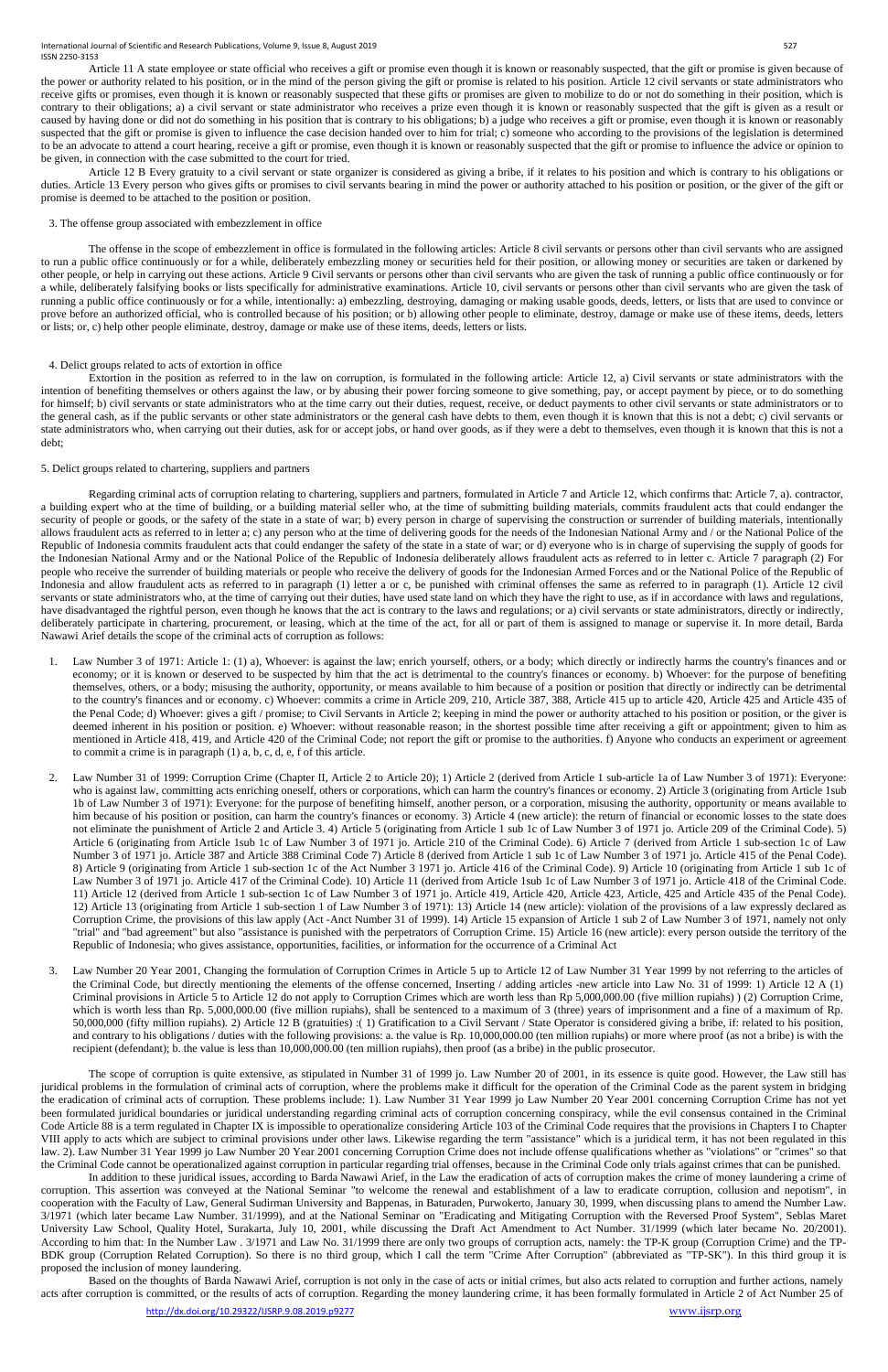International Journal of Scientific and Research Publications, Volume 9, Issue 8, August 2019 528 Service and Scientific and Research Publications, Volume 9, Issue 8, August 2019 ISSN 2250-3153

2003 concerning Crime of Money Laundering, with the formulation as follows: The proceeds of a crime are Wealth Assets totaling Rp 500,000,000.00 (five hundred million rupiah) or more or equivalent value, which is obtained directly or indirectly from a crime: a. corruption; b. bribery; c. smuggling of goods; d. labor smuggling; e. immigrant smuggling; f. banking; g. narcotics; h. psychotropic; i. slave, female and child trade; j. illegal arms trade; k. kidnapping; l. terrorism; m. theft; n. referee

In the formulation, it is stated that assets totaling at least Rp. 500,000,000.00 (five hundred million rupiahs) or equivalent resulting from criminal acts of corruption and bribery (letter ad. B) as acts of money laundering. Corruption is essentially a form of financial crime. As an inter-crimes crime, money laundering will almost certainly be carried out or at least money laundering must be done immediately. Between corruption and bribery with money laundering there is a series of crimes, where corruption and bribery can be said as predicate offense while money laundering is a follow-up crime. Crimes and proceeds of these crimes can be categorized as a series of corruption that should be included in corruption.

Even further, UNCAC recommends that Money Laundering be included in the legislation of corruption, as reflected in the following Article 14 and Article 23: Article 14. Measures to Prevent Money Laundering), 1. Each State Party obligatory): (a) Establish a comprehensive internal regulation and supervision regime for banks and non-bank financial institutions, including individuals and legal entities that provide official or non-official services for remittances or value and, where appropriate, other bodies that are especially vulnerable to money laundering, within their authority, to detain and detect all forms of money laundering, which regime is obliged to emphasize the requirements for the customer and, as appropriate, identification of the recipient of the rights, document storage and reporting of suspicious transactions) (b) Without ignoring Article 46 of this Convention, ensuring that bodies are authorized g in the administrative, regulatory, law enforcement, and other fields aimed at eradicating money laundering (including, where appropriate under national law, judicial bodies) have the ability to cooperate and exchange any information at the national and international levels with conditions which is determined by its national law and, for that purpose, must consider the establishment of a financial intelligence unit that functions as a national center for the collection, analysis and dissemination of information about money laundering that may occur). 2. States Parties shall consider taking appropriate measures to detect and monitor the movement of cash and securities instruments that cross their borders, are subject to safeguards to ensure reasonable use of information and without blocking any legitimate capital movements. Such actions can include the requirement that individuals and business entities report large amounts of cross-border cash transfers and appropriate securities instruments). 3. States Parties shall consider carrying out reasonable and appropriate measures to require financial institutions, including money senders): (a) To include in forms for electronic transfers of funds and messages - related messages, careful and valuable information about their origin); (b) To store such information throughout the payment sequence; and) (c) To apply high accuracy to the transfer of funds that do not include complete information about their origins). Article 23. Washing of the Results of Crime regulates:

- 1. Each State Party must take, in accordance with the basic principles of its national law, legislative and other measures deemed necessary to establish criminal offenses, if done intentionally: (a) Conversion or transfer of wealth, knowing that (i) the wealth is the proceeds of the crime, for the purpose of hiding or disguising the origin of unauthorized wealth or helping people who are involved in carrying out the original crime to avoid the legal consequences of their actions); (ii) Concealment or disguise of the nature, source, location, release, movement or actual ownership of or rights relating to wealth, knowing that the wealth is the proceeds of crime). (b. Based on the basic concept of the legal system: (i) the acquisition, ownership or use of wealth, knowing, at the time of receipt that the wealth is the proceeds of crime); (ii) Participating in, relating to or conspiracy to commit, attempts to commit and assist, conspire, facilitate and encourage the implementation of any crimes committed in accordance with this Article).
- 2. For the purpose of implementing or applying paragraph (1) of this Article): (a) Each State Party shall endeavor to apply paragraph (1) of this Article in the broadest sense of original crime); (b) Each State Party shall include as origin crime at least a comprehensive series of criminal offenses established in accordance with this Convention); (c) For the purposes of sub-paragraph b above, original crimes include crimes committed both inside and outside the jurisdiction of the State Party concerned. However, crimes committed outside the jurisdiction of a State are original crimes if the act constitutes a criminal offense based on the national law of the State where the action is carried out and is a criminal offense under the national law of the State Party implementing or implementing this Article when such action carried out there); (d) Each State Party must submit a copy of its law that applies this Article and subsequent changes to the law or an explanation thereof to the Secretary General of the United Nations); (e) If required by the basic principles of the national law of a State Party, it can be determined that the crimes referred to in paragraph (1) of this Article do not apply to people who committed an original crime).

The affirmation of the UNCAC Convention in articles 14 and 23 is a sign that criminal law policy related to criminal acts of money laundering will be more effective if it is included as a criminal act of corruption which is a comprehensive series of crimes (comprehensive range of criminal offenses). These include those who participate, conspiracy, trials, assistance, advocacy (Participation in, association with or conspiracy to commit, attempts to commit and proceed, abetting, facilitating and counseling the commission of any offenses).

#### **D. Spread the formulation of criminal acts in various laws and regulations in Indonesia.**

In addition to juridical issues as outlined above, there are also problems regarding the scope of corruption that is spread in other legislation outside of Law Number 31 Year 1999 jo. Law Number 20 Year 2001 concerning Eradication of Corruption Crime, namely:

- 1. Law Number 11 of 1980 concerning Bribery Crime The nature of criminal acts of corruption is bribery as stipulated in Law Number 11 of 1980, in this law it was formulated that: Article 2, whoever gives or promises something to someone with the intention of persuading so that the person does something or does not do something in his duty, which is contrary to his authority or obligations concerning the public interest. Article 3 Anyone who accepts something or promises, while he knows or deserves to be able to guess that the giving of something or an appointment is intended so that he does something or does not do something in his duty, which is contrary to his authority or obligation concerning public interest. After the enactment of Law Number 31 Year 1999 jo. Law Number 20 of 2001 concerning the eradication of acts of corruption, practically the law regarding criminal acts regarding bribery is not operationalized, because every bribery is always subject to sanctions as stipulated in the law on combating corruption. Seeing the effectiveness of this law should be revoked, so as not to create the impression of bribery as stipulated in Law No. 11 of 1980, is a criminalization that does not have the meaning of a real criminal act, or with other words of criminalization of bribery in law. the law is only a political need, not a legal arrangement as an answer to the legal needs of the community.
- 2. Law on banking.

The formulation of criminal acts in Law Number 10 of 1998 concerning Banking is contained in Article 49 paragraph (2) which states that "Members of the Board of Commissioners, Directors, or bank employees intentionally: request or accept, permit or agree to receive a reward , commissions, additional money, services, money or valuables, for personal gain or for the benefit of his family, in order to obtain or attempt to obtain for others in obtaining advances, bank guarantees, or credit facilities from banks, or in the context of purchasing or discounting by the bank on money orders, promissory notes, checks, and trade papers or other proof of liability, or in the framework of giving approval to others to carry out withdrawals of funds that exceed their credit limit at the bank; The formulation of Article 49 paragraph (2) letter a states that members of the board of commissioners, directors, or bank employees who "request or accept, allow or agree to receive a reward, commission, additional money, service, money or valuables, for their personal benefit or for the benefit of his family ". If examined more closely, the formulation is a form of corruption in the scope of bribery, or gratification as stated in the law on corruption.

3. Law concerning taxes

The formulation of criminal acts in the taxation environment is set forth in Article 36A of Law No. 16 of 2000, affirming that "If the tax officer in calculating or stipulating tax is not in accordance with the applicable tax law so that it is detrimental to the state, the tax officer concerned may be sanctioned according with the provisions of the applicable legislation. "Explanation of Article 36A of Law Number 16 Year 2000, states that:" In order to improve services to taxpayers and improve the ability of tax officers to tax officers who calculate or determine tax that is not appropriate with the tax law to cause state losses, be subject to sanctions in accordance with the provisions of the applicable legislation "The formulation as outlined in Article 36A of Law Number 16 Year 2000, is identical to the formulation of criminal acts of corruption, in which the elements mentioned a it is "detrimental to the state", Along with the development and needs of the community, then Law Number 16 Year 2000 concerning Taxes is amended by Law Number 28 of 2007. In Article 36.A undergoes the following changes: (1) Tax officials are due to negligence or intentionally calculating or stipulating taxes not in accordance with the provisions of tax laws subject to sanctions in accordance with the provisions of legislation. (2) Tax employees who in their duties intentionally act outside of their authority stipulated in the provisions of tax laws and regulations, can be filed with an internal unit of the Ministry of Finance that has the authority to carry out inspections and investigations and if proven to do so is subject to sanctions in accordance with the provisions of legislation. (3) Tax officials who are proven to have extorted and threatened taxpayers to benefit themselves against the law dian cam with the criminal as referred to in Article 368 of the Criminal Code (4) A tax official with the intention of benefiting himself illegally by abusing his power forces someone to give something, to pay or receive payment, or to do something for himself itself, threatened with criminal as referred to in Article 12 of Act Number 31 of 1999 concerning Eradication of Corruption and its amendments.

Amendments to Article 36A of Law Number 28 of 2007 only confirm that only paragraph (4) is a criminal act of corruption, so that Article 12 of Law Number 31 Year 1999 jo. Act No. 20 of 2001, wherein the law This law constitutes a criminal act of extortion in a position regulated in Article 12 letter (e) which affirms that: "a civil servant or state administrator which is intended to benefit himself or others against the law, or by abusing his power forces someone to give something, pay, or accept payment by piece, or to do something for themselves. "It is very unfortunate that Article 36A paragraph (1) is not affirmed as a criminal act of corruption, even though the element of" negligence "or" intentional "in tax calculation can result in losses in "Financial or economic state", which is a criminal act of corruption.

Article 36A paragraph (1) of Law No. 28 of 2007 should maintain the formulation of Article 36A of Law Number 16 of 2000, where the element "detrimental to the state" becomes an essential element, this is intended to avoid multiple interpretations of the formulation so that it can avoiding contradictions regarding whether or not sanctions can be applied in accordance with Law Number 31 of 1999 in conjunction with Law Number 20 of 2001, even though the law on the eradication of criminal acts of corruption as intended can be applied for tax violations in accordance with Article 36A paragraph (1) Law Number 28 Year 2007, where Article 14 of Law Number 31 Year 1999 jo. Law No.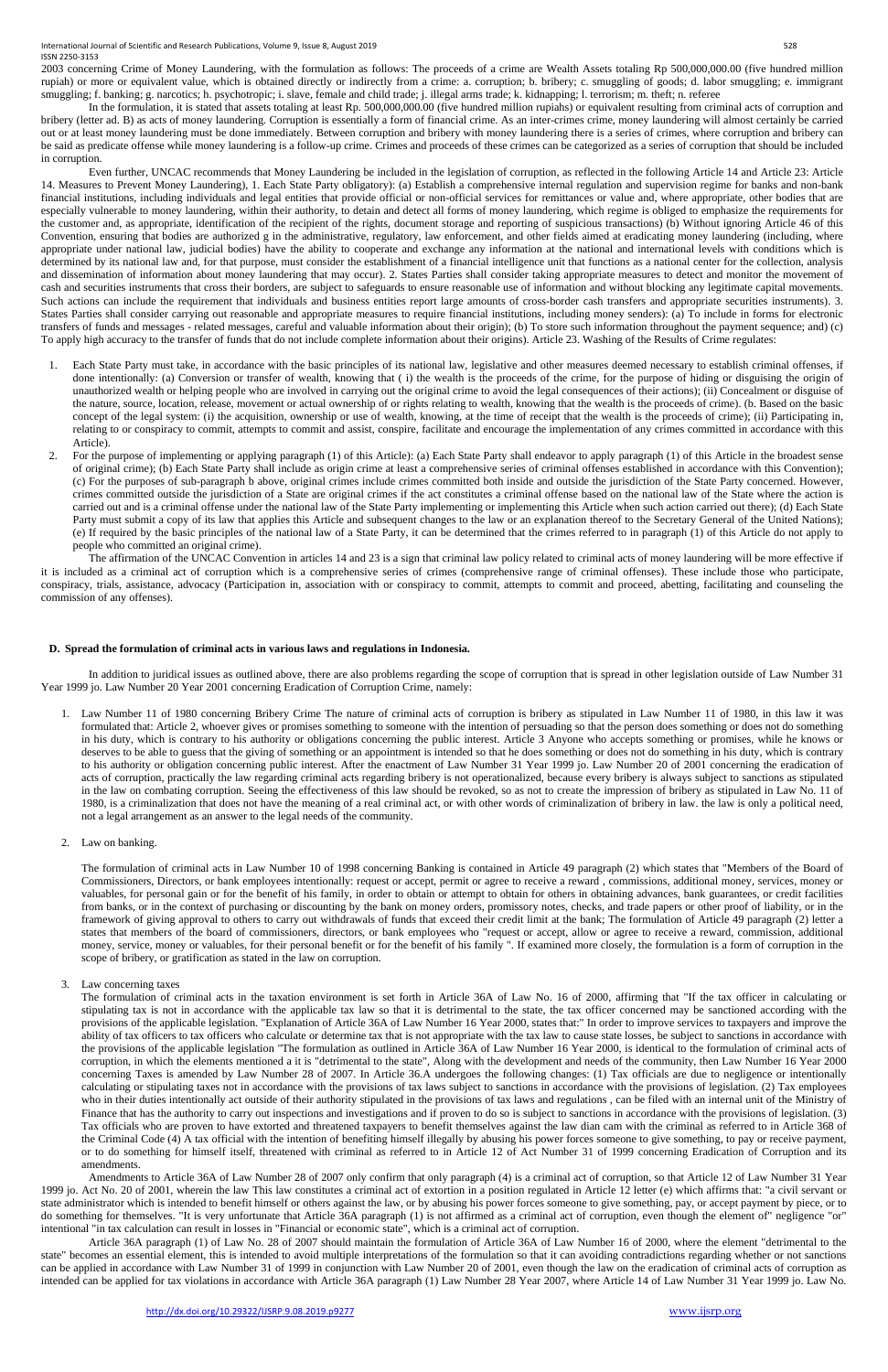20 of 2001, affirms that "Everyone who violates the provisions of the Law which expressly states that violations of the provisions of the Act as acts of corruption apply the provisions stipulated in this Law".

#### **E. Policy on Criminal Law Formulation in the Prevention of Future Corruption Crimes**

The policy on formulating the Criminal Law in the context of the coming up of corruption in the future has actually been pursued, namely through the drafting of a law on the Eradication of Corruption Crime (August 2008 Manuscript). which was confirmed in the consideration stating that "the ratification of the United Nations Convention Against Corruption, 2003 (United Nations Anti-Corruption Convention 2003) with Law Number 7 of 2006, then Law Number 31 of 1999 concerning Eradication of Corruption Crimes has been amended with Law No. 20 of 2001, it is necessary to adapt it to the 2003 United Nations Anti-Corruption Convention. "The draft law on the Eradication of Criminal Acts of Corruption provides definitions or use of terms regarding certain matters in Chapter I (general provisions) as berkut: Article 1 In this Act what is meant by:

- 1. Corporations are organized groups of people and / or wealth, both legal entities and non-legal entities.
- 2. Public Officials are: a. every person who holds a legislative, judicial or executive position appointed or elected permanently or temporarily paid or not paid regardless of the seniority of that person; b. everyone who carries out public functions including for the benefit of a public agency or public company or one that provides public services based on legislation; c. every person designated as a public official in the laws and regulations.
- 3. Foreign Public Officials are: a. every person who holds the executive, legislative or judicial office of a foreign country either based on appointment or election, including all levels and parts of his government, b. any person who performs public functions for the benefit of a foreign country, including public agencies or foreign public companies; or c. every official or representative of an international public organization.
- 4. Officials of the Public International Organization are any international civil servants or any person authorized by the organization to act on behalf of the organization.
- 5. Wealth is any form of assets, whether corporate or nonporporal, movable or immovable, tangible or intangible, and legal documents or instruments that prove the rights or interests of these assets.
- 6. Foreclosure is a series of actions by investigators to take over and / or save under the control of movable or immovable objects, tangible or intangible for the purpose of investigation, prosecution and justice.
- 7. Deprivation is the permanent takeover of wealth with the decision of a court or other authorized body.
- 8. Origin Crime is any crime that results in a criminal act that is the object of another criminal offense.
- 9. The Result of Criminal Actions is any wealth obtained directly or indirectly from a crime.
- 10. Gifts or Promises are any form that provides benefits or pleasures for those who receive.

For the purposes of certain efforts listed in chapter II of this Convention, "public official" may mean any person carrying out public functions or providing public services as referred to in the national laws of the State Party and as applicable in the appropriate legal field of that State Party. (b) Foreign public officials "means everyone who holds a legislative, executive, administrative, or judicial office from a foreign country, whether appointed or elected, and every person who carries out public functions for a foreign country, including for public institutions or public company; ) (c) every international civil servant or every person authorized by the organization to act on behalf of the organization;) (d Wealth "means any form of asset, whether corporate or non-corporal, moves or does not move, is tangible or intangible, and legal documents or instruments that prove the rights or interests in these assets;) (e) proceeds of crime "means any wealth originating from or obtained, directly or indirectly, through the implementation of a crime;) (f) freezing" or " seizure "means the temporary prohibition of transfer, conversion, release or transfer of wealth, or temporary supervision or control of wealth based on an order issued by a court or other authorized body;) (g) Deprivation" which includes imposition of fines if applicable, means permanent seizure of wealth by order of the court or other authorized body;) (h) Prosecution tan origin "means any crime by which the results obtained can be the subject of a crime.)

The meanings as stipulated in Chapter I (general provisions) above seem to adjust to the editorial of the 2003 UNCAC Convention as follows: Article 2 Use of Terms for the purposes of this Convention: (a) Public officials "means: (i) everyone holding a legislative, executive, administrative, or judicial office of a State Party, whether appointed or elected, either permanently or temporarily, whether paid or not paid, regardless of the person's seniority; (ii) everyone carrying out public functions, including for a public institution or public company, or providing public services, as referred to in the national laws of the State Party and as applicable in the appropriate legal field of that State Party; (iii) each person referred to as a "public official" in the national law of the State Party.

The definition or use of the term specifically concerning the term "public official" as mentioned above is essentially an odd term if used in juridical terms, because in Indonesian law these terms are not known. Based on legislation in Indonesia, several juridical terms are known, for example "State Administrators" term which contains Law Number 28 of 1999 concerning the Implementation of Clean and Free Community Service, "Civil Servants" the term contained in Law Number 31 Year 1999 jo Act No. 20 of 2001 concerning the Eradication of Corruption Crimes. So the term "Public Official" is a general term and not a juridical term, so it needs to be adjusted first so that it becomes a juridical term. In addition to the use of the aforementioned terms, the formulation of corruption in this bill also seems to be adapted to the editors of the UNCAC Convention which are regulated in the following articles: Article 2 (1) Any person who promises, offers, or gives directly or indirectly to Public Officials an undue advantage for the benefit of the official itself, another person, or the Corporation, so that the official does or does not do something in carrying out his job duties, (2) Public Officials who request or receive a direct or indirect benefit improperly for the benefit of the official himself, another person, or the Corporation, so that the Public Official does or does not do anything in carrying out his office duties.

The formulation of criminal acts in Article 2 of the Draft Law on the Eradication of Criminal Acts above constitutes editorial adjustments in Article 15 of the UNCAC Convention, the editorial of which is as follows: (a) Promises or offers to public officials, directly or indirectly, improper benefits, to public officials in the capacity of their official duties or other persons or bodies so that the official acts or stops acting in carrying out their official duties); (b) Requests or receipts by public officials, directly or indirectly, undue benefits, for such public officials in the capacity of their official duties or for other persons or entities so that the official acts or stops acting in the execution of official duties).

Article 3 (1) Any person who promises, offers, or gives directly or indirectly to a Foreign Public Official or Public International Organization Officer an undue advantage for the benefit of the official himself, another person, or the Corporation, the official acts or do nothing in carrying out his office duties, or to obtain, retain business or other unauthorized profits related to international business, (2) Foreign Public Officials or Public Public Organization Officials who request or receive directly or indirectly an undue advantage for the benefit of the official himself, another person, or the Corporation, so that the official does or does not do anything in carrying out his office duties. Article 3 of the Draft Law on the Eradication of Corruption Crime above is an adjustment of the editorial of Article 16 UNCAC: (1). If done intentionally, promises, offers or gifts to foreign public officials or officials of public international organizations, directly or indirectly, the benefits improperly for the public official in the capacity of his official duty or other person or body so that the official acts or stops acting in carrying out his official duties, to obtain or maintain business or other improper benefits related to the conduct of international business), (2) . if done intentionally, requests or receipts by foreign public officials or officials of international public organizations, directly or indirectly, undue benefits, for those officials in the capacity of their official duties or for other persons or entities, so that the official acts or stops acting in the implementation of tug their official duty).

Article 4 (1) Any person who promises, offers, or gives directly or indirectly to a Public Official or other person an improper advantage, so that the official or other person misuses the influence because of his position, with the aim of obtaining an undue advantage from government agencies or public authorities, (2) Public Officials or other people who request or receive directly or indirectly an undue advantage so that the official or another person misuses the influence due to his position, with the aim of obtaining an undue advantage from the agency government or public authority.

The formulation of the above article is an adjustment from the editorial of Article 18 UNCAC regarding "trading influence", as follows: if done intentionally: (a) promises, offers or gifts to public officials or anyone else, directly or indirect, undue benefits that public officials or such persons misuse their real or perceived influence with the intention of obtaining from the administrative or public authority of an undue benefit State Party for the benefit of the actual agitator of the action or for others who also;) (b) Requests or receipts by public officials or anyone else, directly or indirectly, undue benefits for themselves or for others so that public officials or such persons misuse their influence that is real or deemed to exist in order to obtain from administrative or public authorities from a State Party, an undue benefit.) Article 5 Public officials who misuse their function or position do or do not do something that is in its function against the law, with the intention of obtaining an undue advantage for the benefit of themselves, others, or the Corporation. The formulation of Article 5 of this bill is an editorial adjustment of Article 19 of the UNCAC Convention concerning "Abuse of functions" as follows:....if done intentionally, misuse of function or position, namely, implementation or failure to implement actions, which violate the law, by public officials in carrying out their functions, with the intention of obtaining an undue benefit for themselves or for another person or entity.). Article 6 Public officials who enrich themselves in the form of significantly increasing their wealth and unable to prove improvement it was obtained legally. The formulation of the article above is an editorial adjustment of Article 20 of UNCAC regarding "Illicit enrichment" (Illicit enrichment), as follows: ... if done intentionally, actions enrich themselves, that is, a significant increase in the wealth of public officials who cannot naturally explained in relation to his legal income.). Article 7 (1) Anyone who in an economic, financial or commercial activity promises, offers, or gives directly or indirectly to someone who occupies any position in the private sector an undue advantage for the benefit of himself or others, so that the person acts or does not do something that is contrary to his obligations, (2) Public Officials who request or receive directly or indirectly from someone who occupies any position in the private sector an undue advantage for the benefit of himself or for another person so that he do or do not act contrary to their obligations. The formulation of the Article above is an editorial adjustment of Article 21 UNCAC regarding "Bribery in the private sector" as follows: If done intentionally in the context of economic, financial or trade activities :) (a) Promises, offers or giving, directly or indirectly, undue benefits to anyone who manages or works, in any position, to a private sector body, for himself or for someone else, so that he, by violating his duties, acts or stops acting; ), (b) Requests or receipts, directly or indirectly, of undue benefits to anyone who manages or works, in any position, to a private sector body, for himself or for someone else, so that he, in violation of his duties his duty, act or stop acting.).

Article 8 Every person in any position in the private sector conducts embezzlement of wealth in any form, private funds, securities, or other valuable items entrusted to him based on his position. The formulation of the Article constitutes an adjustment of Article 22 of the UNCAC Convention concerning "Darkening of Wealth in Private Sector", as follows: ...... If carried out intentionally, in the context of economic, financial activities or trade, embezzlement by someone who manages or works, with any position, on a private sector body, for any wealth, private funds or securities or any other valuable item entrusted to him based on his position.)

Formulation of corruption as described above, there is no single formulation of corruption that focuses on the element of "detrimental to the country's finances or economy". This is different from the formulation of corruption in the Law Number 31 Year 1999 jo. Law No. 20 of 2001 which is currently still in effect. The absence of an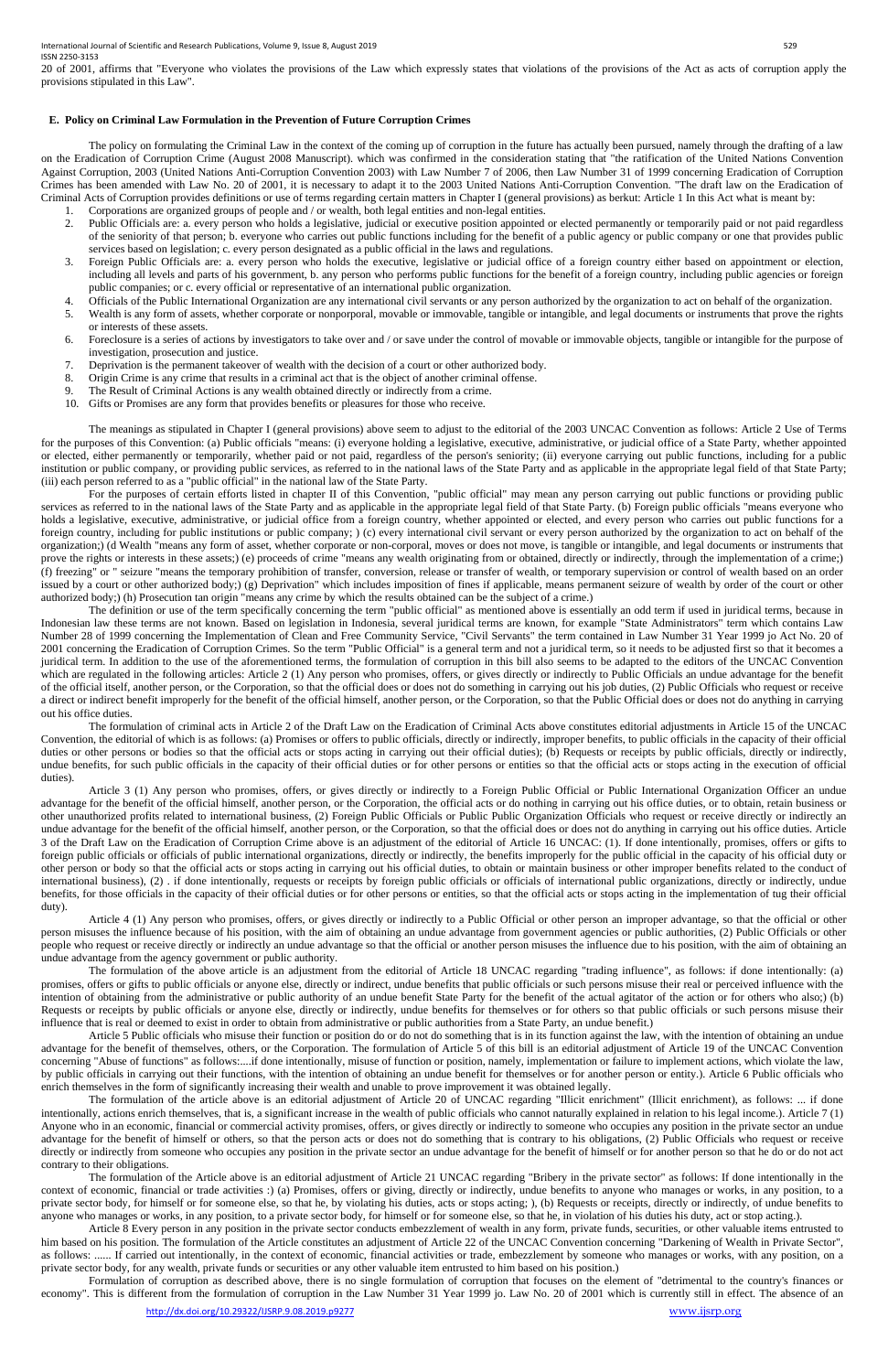element of "detrimental to the country's finances or economy" in the formulation of corruption in the Draft Law on the Eradication of Corruption Crimes shows that the state's financial or economic losses based on the UNCAC Convention are not Romli Atmasasmita said that according to the anti-corruption convention, losses are not absolutely stateowned but also belong to the community.

In addition to the problems described above, the Draft Law on the Eradication of Corruption Crime still has problems similar to Law Number 31 of 1999 in conjunction with Law Number 20 of 2001 concerning the Eradication of Corruption Crimes, namely: a) no affirmation of "corporation" as subject to offense, b) there are no specific provisions regarding probation, assistance, and evil negotiations; c) there is no determination of offense qualifications (as "crime" or "violation"). As a criminal law policy step in dealing with corruption, the 2006-2008 Criminal Code Concept, formulates criminal acts of corruption in Chapter XXXII concerning corruption, with editorial as following:

It needs to be understood that, even though the element of loss to the state is absolute, the emphasis on "harming the country's finances or economy" in the formulation of corruption is very important, because if there is a loss to "state finances or economies" the country will experience difficulties or cause delays countries in fulfilling services to the public interest, which means that the state cannot carry out its obligations in the welfare of society, which is its constitutional obligation.

# a. Scope of Bribery

Article 680 (a) Giving, promising something, or giving gratuity to a civil servant with the intention to do or not do something in his position that is contrary to his obligations; or (b) Giving something to a civil servant because of or relating to something that has been done or not done in his position that is contrary to his obligations.

Article 681 (1) Every person who gives, promises something, or gives gratuity to the judge with the intention to influence the verdict of the case being examined (2) If the award or promise as referred to in paragraph (1) is carried out with the intention that the judge impose a sentence. Article 682 Any person who gives or promises something to a foreign public official or a public official of an international organization with the intention of obtaining or maintaining a trade business or other improper profit in relation to international trade.

#### b. Scope of Abuse of Authority that Harms State Finance

Article 683 Anyone who unlawfully commits an act enriches himself or another person or a corporation that can harm the country's finances and economy. Article 684 Every person who benefits himself or another person or corporation misuses his authority, opportunity, or means to him because of a position or position that could harm the country's finances or economy. Article 686 The return of state finances or the economy of the country does not erase the participation of the maker of a criminal act as referred to in Article 683 and Article 684.

Article 687 Any person who gives gifts or promises to a civil servant by remembering the power or authority inherent in his position or position, or by the giver of a gift or appointment is deemed inherent in his position or position. In other parts of the category as a criminal act of corruption, it is also regulated in the 2006-2008 Criminal Code Concept concerning Criminal Offices regulated in CHAPTER XXX as follows: Article 655 Civil servants or other people assigned to run a public office permanently or temporarily, which embezzling money or securities deposited because of his position, or allowing to be taken or darkened by others.

Article 658 Civil servants who receive gifts, promises or gratuities even though it is known or reasonably suspected that the gifts, promises or gratuities are given because of the power or authority related to his position or according to the mind of those who give gifts, promises or gratuities related to his position . Article 659 Civil servants who:

- 1. The policy on the formulation of criminal law, especially concerning the formulation of criminal acts of corruption at this time, has a number of fundamental weaknesses, thus affecting the effectiveness of corruption eradication which includes; weaknesses in the formulation phase (in abstracto) of the law and at the application stage and execution (concret).
- 2. Weaknesses in the formulation of corruption currently are: a) criminal law policy by not qualifying a case as "offense" or "crime". In addition, it does not provide a juridical understanding or limitations on the consequences that must be received in consequence b) criminal law policies in terms of eradicating non-corruption, are still spread in several laws, this can cause problems especially in aspects of justice. The absence of rules/guidelines regarding minimum criminal provisions specifically and substitute for criminal penalties for companies.
- 3. Due to the weakness of the case handling system, there should be a criminal law policy on corruption in the future, taking into account the following: a) the formulation of corruption should still emphasize the element of "financial or economic disadvantage" providing a juridical understanding of "The consensus of a prisoner not to repeat his
- a. accept gifts, promises or gratuities even though it is known or reasonably suspected that gifts, promises, or gratuities are given to mobilize to do or not do something in his position that is contrary to his obligations; or
- b. accept gifts, promises, or gratuities even though it is known or reasonably suspected that gifts, promises, or gratuities are given as a result or caused by having done or not done something in a position that is contrary to their obligations.

Article 660 Judges who: a). accept gifts, promises or gratuities even though it is known or reasonably suspected that gifts, promises, or gratuities are given to influence the case decisions submitted to their consideration; or b). receive gifts, promises, or gratuities with full awareness that gifts, promises, or gratuities are given to him in order to impose a sentence on the opponent of the gift giver or promise in the case that is left to his consideration.

Article 662 Civil servants are against the law with the intention of benefiting themselves or others, forcing someone to misuse their power in order to give something, make a payment, receive payment by being partially deducted, or do something for personal needs. Article 663 Civil servants are unlawfully with the intention of benefiting themselves or others, and by abusing their power, using state land on which there is a right to use the land.

Article 664 Civil servants who directly or indirectly participate in chartering, procurement of goods, or leasing rights, even though they are required to take care of and supervise part or all of the time when this is done. In essence the formulation of criminal acts of corruption with the scope formulated in the 2006-2008 Criminal Code Concept is sufficient to provide deterrence or countermeasures against criminal acts of corruption, especially for the White collar Crime involving state officials, including law enforcers, as outlined in Article 660 of the Criminal Code Concept. Even in the case of receiving a gift or gratuity "can" be imposed before or after the act is carried out, this is confirmed in Article 659 of the Criminal Code Concept, with the formula: "accept gifts, promises or gratuities even though it is known or reasonably suspected that gifts, promises or gratuities given to mobilize to do or not do something in his position that is contrary to his obligations; or accept gifts, promises, or gratuities even though it is known or reasonably suspected that gifts, promises, or gratuities are given as a result or caused by having done or not done something in a position that is contrary to their obligations ".

The formulation will be able to reach the application of criminal law in preventing criminal acts of corruption committed by White Collar Crime through its functions both in special prevention and general prevention. The formulation will also make it easier for the public to exercise social control, against irregularities both carried out by society in general, and by state servants or public servants in their capacity as civil servants. On the other hand, the formulation will be able to show clearly the boundaries given by the law to the authorities in carrying out or carrying out their duties and functions inherent in their positions. Noting the formulation that has been regulated in the 2006-2008 Criminal Code Concept as described above, and seeing the increasingly difficult challenges in tackling future criminal acts of corruption, where corruption can be said to always develop from time to time, then criminal law policy in the context of overcoming acts corruption, should make the 2006-2008 Criminal Code Concept a criminal law policy for eradicating corruption that will come. The concept of the Criminal Code in 2006-2008 as a criminal law policy in the upcoming handling of corruption is expected to not conflict with the aspirations of the people, especially in terms of answering the legal needs of the community in dealing with corruption, on the other hand the KUHP Concept 2006-2008 is the result of legal ideas based on national cultural values (which is certainly different from the current conditions of the Criminal Code), and in accordance with what is meant by the reasoning policy which is interpreted by Marc Ancel, as a science as well as an art which ultimately has a practical purpose to enable positive law regulations to be better formulated and to provide guidance not only to legislators, but also to courts that apply laws and also to administrators or implementers of court decisions.

# **IV. CONCLUSION**

actions. b) makes money laundering a criminal act of corruption, including criminal acts of corruption, especially in the context of" bribery "and extortion carried out by law enforcement against cases of lawsuits being examined.

# **V.RECOMMENDATIONS**

Based on the conclusions of this study, the authors recommend the following:

- 1. criminal law policy in terms of eradicating future criminal acts of corruption, qualifying violations is needed, and providing an understanding of the juridical limits of "bad agreements", and accepting the consequences that must be accepted.
- 2. Formulation of acts of corruption still emphasizes the element "financial or economic loss of the country, in order to save the country's assets.
- 3. Include criminal charges within the scope of "bribery" and "extortion in the office environment".
- 4. Making money laundering a criminal act of corruption.
- 5. The concept of the 2006-2008 Criminal Procedure Code was immediately used as a criminal law policy to become the basis for eradicating corruption.

# **REFERENCES**

- 1. Ali, Ahmad. 2008, Revealing Tabir Hukum, Bogor, Ghalia Indinesia.
- 2. Amidhan. 2006, End of Year 2006 Notes on Protection and Fulfillment of Economic, Social and Cultural Rights, Jakarta, National Commission on Human Rights.
- 3. Asikin, Zainal & Amirudin, 2004, Introduction to Legal Research, Jakarta, Radja Grafindo Persada.
- 4. Atmasasmita, Romli. 1995, Kapita Selekta Criminal and Criminology Law, Bandung, Mandar Forward.